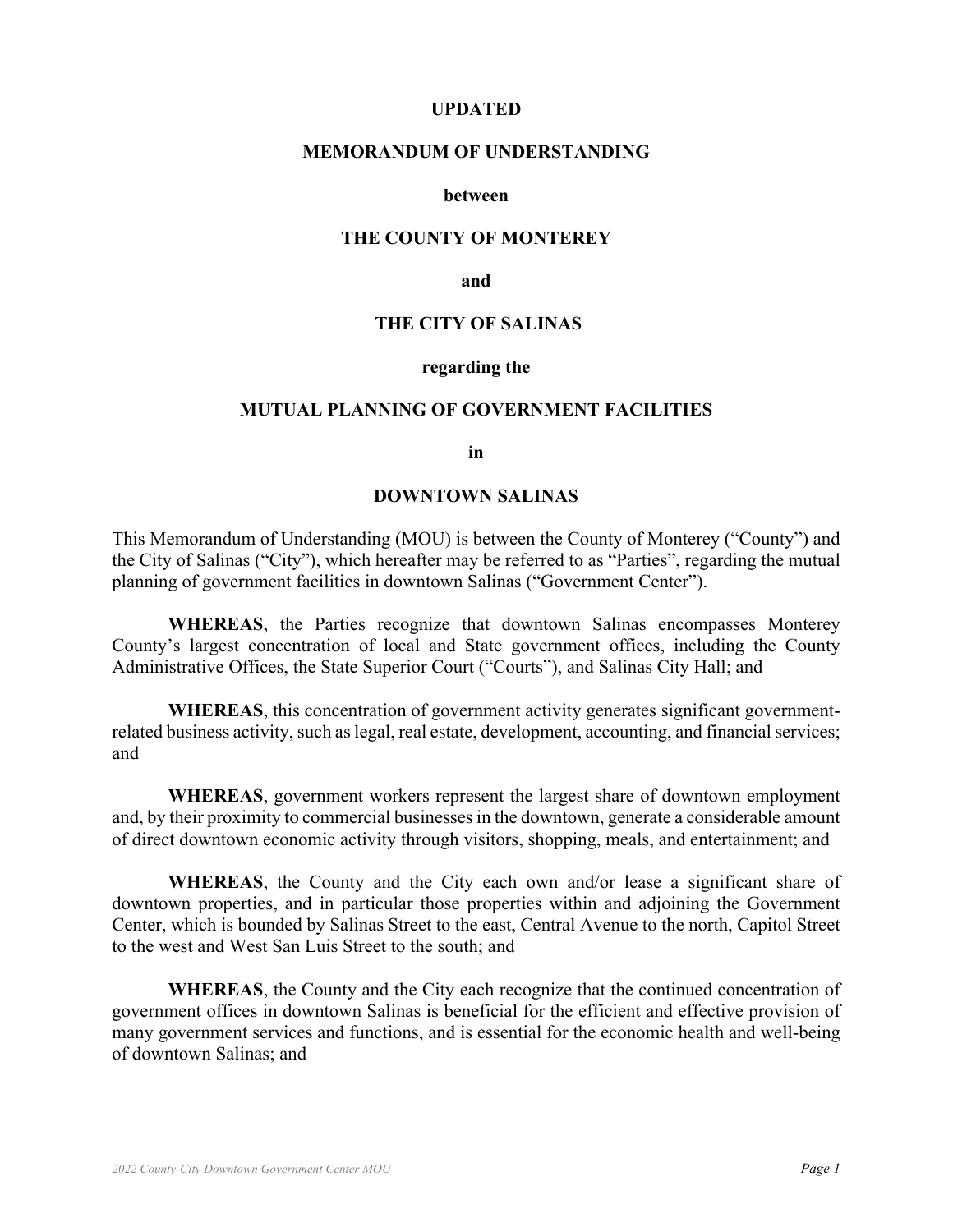**WHEREAS,** in May 2012 the Parties approved resolutions to execute a Memorandum of Understanding ("MOU") to set forth mutual understandings and actions regarding a Government Center planning effort; and

 **WHEREAS,** the original term or "period of performance" of the MOU was three years, with an expiration date of May 8, 2015; and

 **WHEREAS**, the County and City mutually funded and participated in the preparation of the Salinas Downtown Vibrancy Plan (herein referred to as the "Downtown Vibrancy Plan" or "DVP") and in 2015 each accepted the DVP as a strategic planning document to guide the revitalization of Downtown Salinas including a comprehensively planned Government Center; and

 **WHEREAS**, the County and City mutually agree to work together to plan a Government Center that connects to downtown as provided in the Downtown Vibrancy Plan, Chapter 5 "Stimulating Development Activity", Section 5.2.2 Government Center, (page 59) and the goals defined in Figure 5-3 "Catalyst Improvements Government Center"; and

 **WHEREAS,** on April 29, 2015, the Parties approved an amendment to extend the term of the MOU to October 31, 2015 to allow additional time for City and County staff to update the document; and

 **WHEREAS**, on February 9, 2016, the Parties approved a new MOU with a term of December 15, 2015, to October 31, 2020, incorporated DVP implementation actions, a Schedule of Performance, and an annual review process; and

 **WHEREAS,** while many accomplishments have been achieved to date, there are still many actions and projects related to DVP implementation and the Downtown Government Center that will need to be undertaken and/or implemented over the course of the next five (5) years; and

 **WHEREAS,** given that continued City and County coordination of these efforts is vital, an update to the MOU is beneficial to ensure continued collaboration on planning of a multiagency campus style government center as provided in the DVP; and

 **WHEREAS,** in August 2019, City and County approved Amendment No. 1 to the Lease of City Property on the south side of West Alisal Street (Parking Lots 6 and 17) allowing the County to use the entire property for persons responding to juror summons or serving as jurors, except for the one (1) space for Salinas Library book mobile parking and two (2) ADA accessible parking spaces for visitors to the adjacent Recreation Center; and

 **WHEREAS,** on June 22, 2021, City and County entered into a License Agreement to provide for 85 parking spaces for County employees to park within the City-owned City Hall Parking Lot and along Lincoln Avenue, until such time that an alternative parking solution is available or either party desires to terminate said agreement per the agreed upon terms; and

 **WHEREAS,** also on June 22, 2021, County agreed to put on hold the Capital Improvement Project for surface parking at Gabilan and Church Streets (Project 8419) and to redirect up to \$500,000 of project funding for Fiscal Year 2021-2022 to match City funding toward feasibility analysis and planning activities for a proposed joint parking solution; and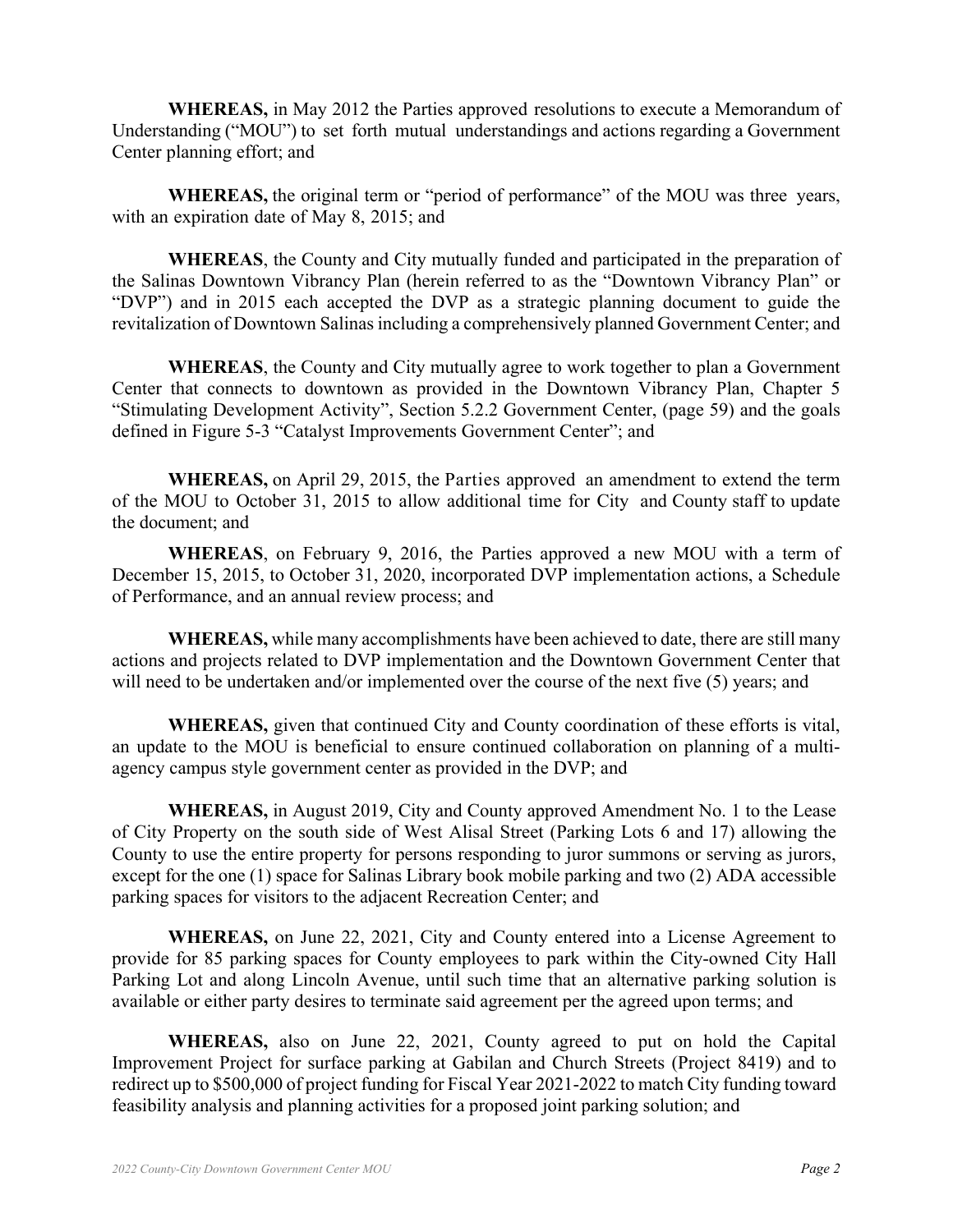**WHEREAS,** Section 15061 (b) (3) of the CEQA Guidelines states that when it can be seen with certainty that there is no possibility that the activity in question, in this case the adoption of an MOU, may have a significant effect on the environment, the activity is not subject to CEQA; and

**WHEREAS,** this MOU only outlines the City's and County's intent for planning and policy coordination for the Downtown Government Center and Downtown Salinas including a phased approach for conducting due diligence and feasibility activities for joint use parking facilities, all of which can be seen with certainty to have no possible significant effect on the environment; and

**WHEREAS,** if recommended policies or actions progress to a "project" level further CEQA analysis will be required to address potential environmental impacts of a proposed project,

## **NOW, THEREFORE**,

### **AGREEMENT**

The Parties hereby set forth their understandings and actions (including the Schedule of Performance attached to this MOU as Exhibit A) required for the planning and development of a Government Center consistent with the 2015 Downtown Vibrancy Plan. The Parties agree to continue to provide staff and financial resources as mutually agreed upon and to take the actions specified in this MOU to support the implementation of strategies and actions recommended in the Downtown Vibrancy Plan for the Government Center and other County and City-owned and leased facilities located in the downtown including, but not limited to, the area, facilities and parcels identified in Exhibit B. The Parties further agree the recitals set forth above are true and correct.

#### **I. Parking Planning Activities**

Parties agree to work collaboratively toward a long-term consolidated parking solution consistent with the DVP, including a joint use parking facility ("Parking Facility") and associated feasibility and planning activities ("Planning Activities").

During Planning Activities, the Parties agree to:

- 1. Designate staff (the "Project Managers") who will meet at least monthly to coordinate Parking Facility activities;
- 2. Meet regularly, no less than monthly or more frequently as necessary to coordinate the timely completion of Planning Activities to:
	- a. Jointly develop project goals, objectives, and actions;
	- b. Work collaboratively to review proposals and scopes of work for requested Planning Activities; and
	- c. Share Project progress and expenditure reports;
- 3. Contribute 50% of the costs of Planning Activities as outlined in Exhibit A, and as authorized for the Parking Facility, as outlined in Exhibit C. Exhibit C may be updated and total funding increased if subsequent funding is authorized without the need for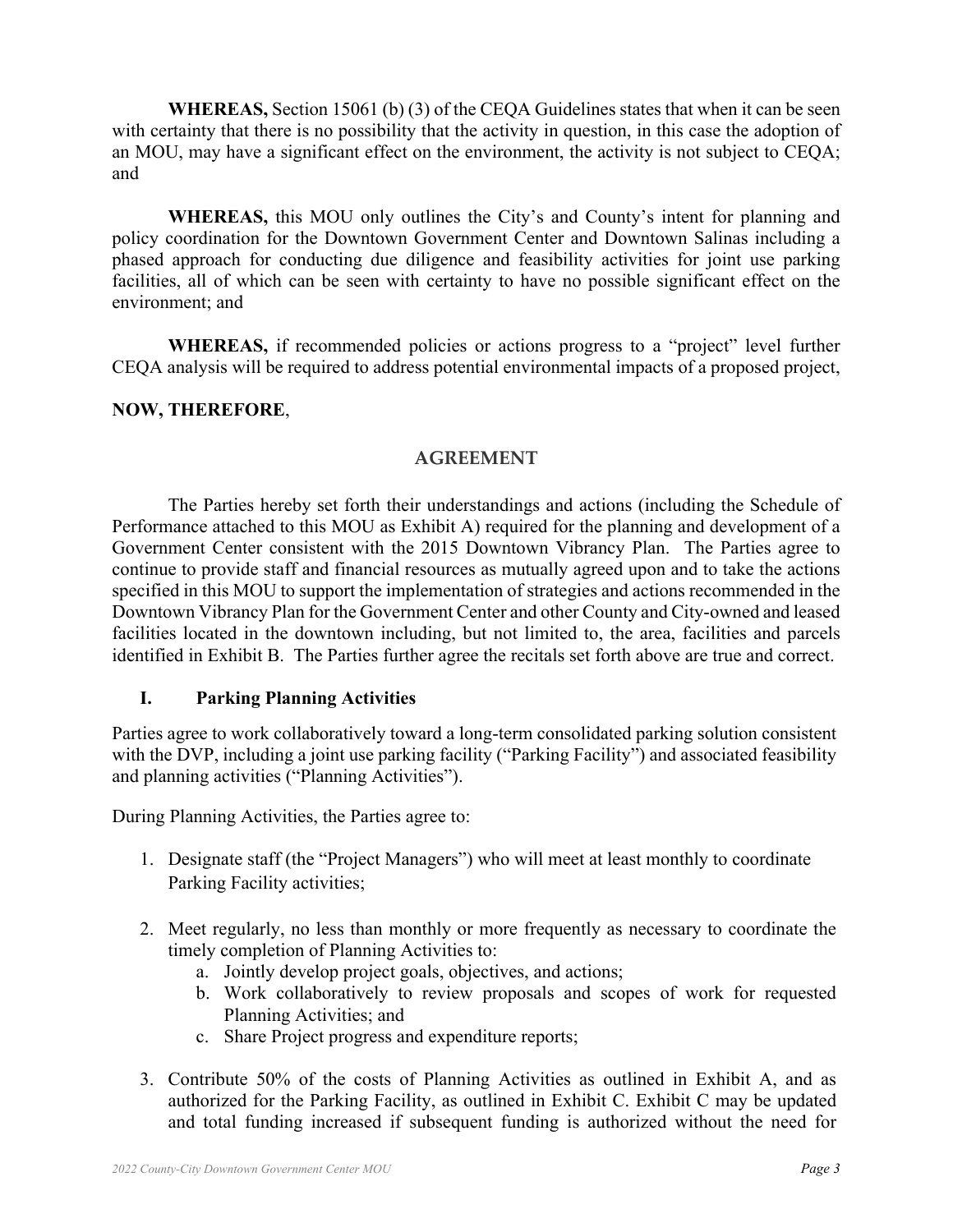revision to this MOU and upon mutual agreement of the Parties. The City Manager and the County Administrative Officer are specifically authorized to administratively revise Exhibit C as necessary and mutually agreed upon to address new or changed circumstances or make other revisions to implement the understandings of this MOU;

- 4. Individually fund staff time for the roles and responsibilities outlined in this MOU and Exhibit A – Schedule of Performance Parking Facility ;
- 5. Ensure that all vendor procurement activities and/or RFPs are conducted and reviewed collaboratively, fairly, and transparently, including joint input;
- 6. Share relevant property and environmental records, reports, and studies as they become available;
- 7. Bring forward any approval documents related to the Parking Facility to its respective governing body for consideration; and
- 8. Negotiate in good faith to determine the appropriate ownership/leasing structure and agreement for a Parking Facility, including identifying roles for the long-term management and financial support of the Parking Facility (the "Site Management Agreement").
- A. County of Monterey agrees to:
- 1. Devote and fund personnel and other resources as may be reasonably required to conduct Planning Activities related to the Parking Facility in coordination with the City, subject to available funding;
- 2. Reimburse the City upon receipt of an invoice according to County processes and as described in Exhibit C;
- 3. Provide other support to City necessary for the efficient completion of Planning Activities. Such support may include, but not be limited to, scope of work development, consultant selection, review of prepared documents, provision of documents and information in the County's possession, management of third-party contracts, processing of any necessary entitlements and permits, and other such support including participating in community engagement activities, as may be mutually agreed upon; and
- 4. As "Good Neighbor," keep State Courts informed on progress of Planning Activities.
- B. City of Salinas agrees to:
- 1. Devote and fund personnel and other resources to coordinate and lead Parking Facility Planning Activities, in collaboration with the County and other community partners, subject to available funding;
- 2. Submit invoices to the County for reimbursement of accrued Planning Activity expenditures according to City processes and as described in Exhibit C;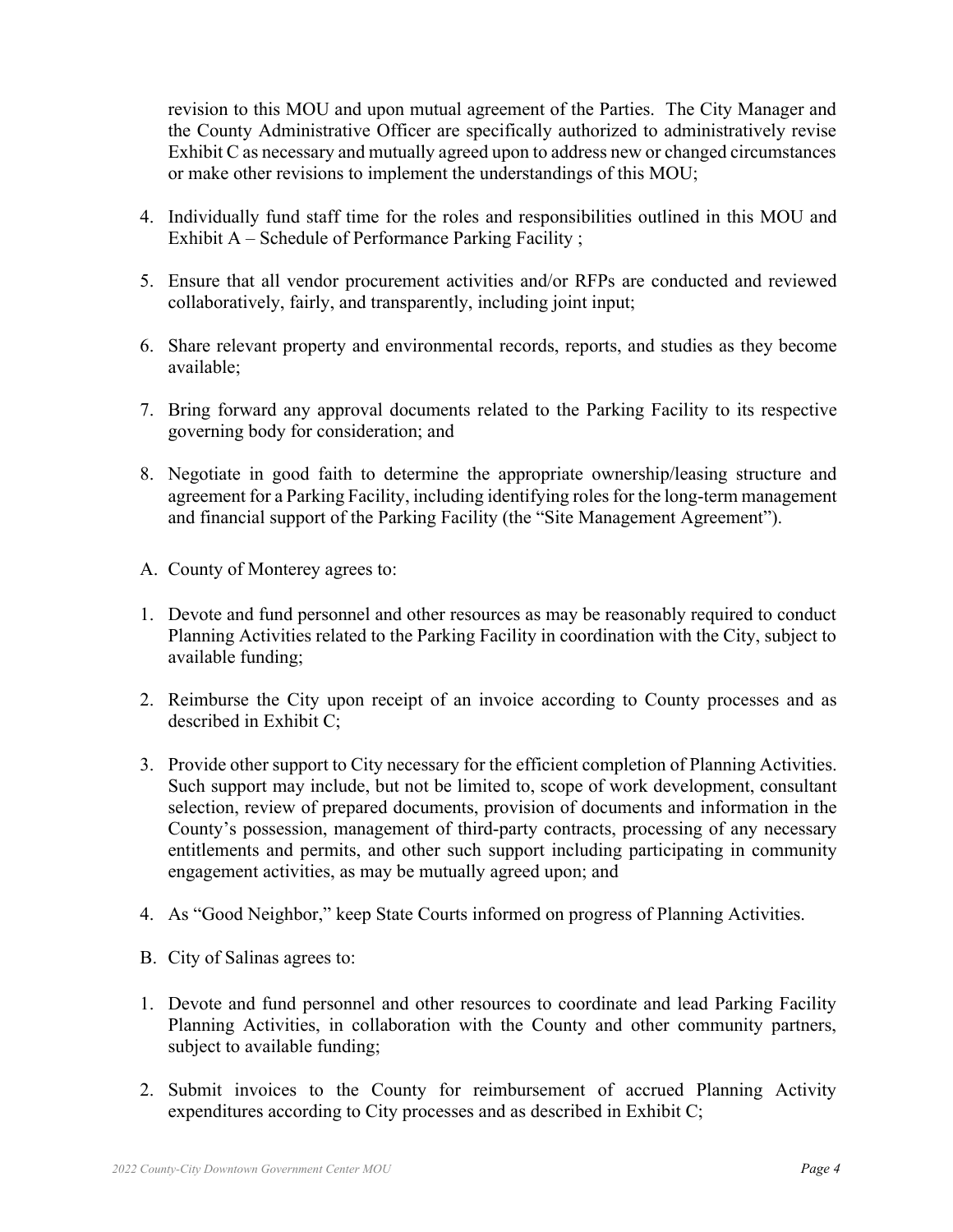- 3. Develop and lead a community engagement strategy with concurrence from the County; and
- 4. Should the Courts choose to participate as a Parking Facility partner, negotiate with the Courts to address future parking facility needs within the Parking Facility in coordination and consultation with the County.

## **II. Land Use**

Land use coordination efforts between the Parties will consider the Government Center's relationship with surrounding land uses and plans and will incorporate the vision identified within the Downtown Vibrancy Plan into all future land use planning activities in the downtown. The Parties agree to coordinate on facilities master planning efforts for the Government Center that make optimal use of existing facilities for the Parties while planning for future governmental activities, functions, and spatial needs. Coordination includes, but is not limited to,

- 1. City conducting a facility needs and fiscal assessment for a new or renovation of Salinas City Hall facility;
- 2. City continuing to analyze parking demand for existing and planned uses;
- 3. County conducting a facility needs study and fiscal assessment for consolidating County departmental facilities at the Government Center campus; and
- 4. County conducting a parking demand study for existing and planned uses.

The Parties further agree to:

- 1. Provide mutual support and assistance for enabling the continued and expanded presence of primary State (Courts), federal, and other agency offices in the downtown to ensure the effective provision of services;
- 2. Explore mixed use and/or affordable housing opportunities on City and County-owned property in the downtown area;
- 3. Evaluate the potential reuse, preservation or replacement of County or City-owned historic buildings in the downtown; and
- 4. Collaborate to identify potential locations and funding sources for the provision of community open space in the downtown.

## **III. Mobility and Safety**

The Parties shall collaborate on efforts to provide for attractive, safe, and convenient pedestrian linkages and green/open spaces between and among all government facilities, Main Street, and multi-modal transportation facilities in accordance with the Downtown Vibrancy Plan.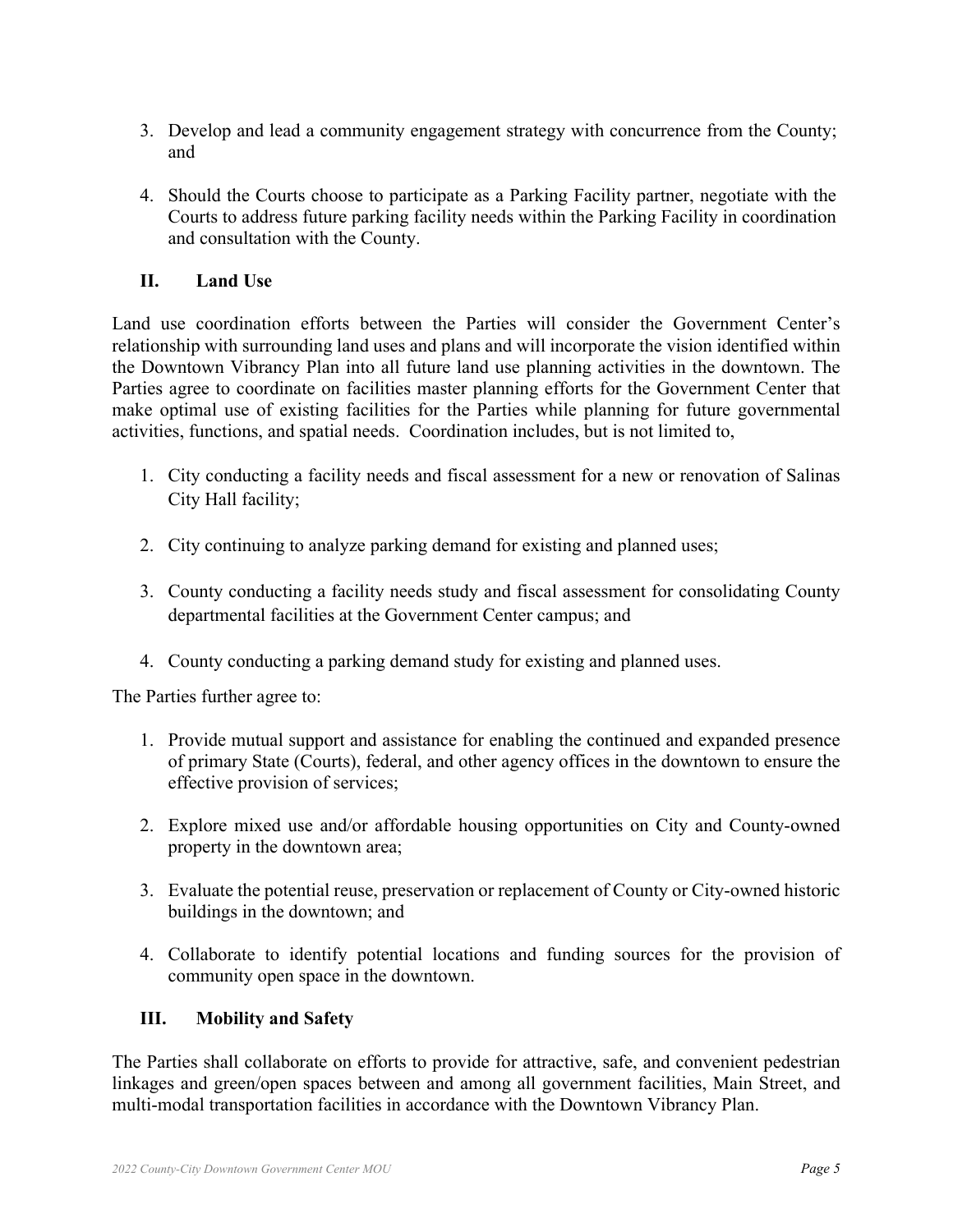### **IV. Other Provisions**

- 1. The Parties agree to explore partnerships and to co-leverage funding wherever the potential exists, to fund capital improvements for buildings and infrastructure deemed to be mutually beneficial to the development of the Government Center. These may include, but are not limited to, various forms of financing, the formation of an Enhanced Infrastructure Financing District (EIFD), the formation of a Community Benefit District (CBD), and State and federal resources.
- 2. The Parties intend that this MOU and any subordinate documents do not constitute an entitlement for development, such development being the subject of other actions by public entities or of permits to be sought at later times. It is also the intent of the Parties that this MOU does not constitute a "project" for purposes of the California Environmental Quality Act ("CEQA"), and that any future development as may be described herein be subject to all requirements of law, including CEQA. Execution of the MOU constitutes a good faith agreement to work toward the mutual policy objectives as outlined herein, reserving for the future any specific project approvals or plans. Any specific project approvals shall become effective if and only after such applications have been considered by the City and/or County in their sole discretion following the conduct of all legally required procedures, including without limitation, all required environmental review processes and all other applicable governmental approvals.
- 3. The Parties agree to commence and use their best efforts to complete the actions within the projected timeframes set forth in the Schedule of Performance attached to this MOU as Exhibit A.
- 4. Right of Entry. The Parties and their representatives shall have full rights to enter upon the other Party's property (the "Property") to conduct inspections and investigations in accordance with this MOU. In connection with such entry and investigation, the Parties and their representatives shall:
	- a. Provide 24-hour notice to the other Party prior to entry;
	- b. Repair and restore any damage it may cause;
	- c. Indemnify, defend and hold the other Party, its decision making body (Board of Supervisors or City Council) and its officers, employees and agents harmless from any and all claims, liabilities, damages, losses, expenses, costs and fees (including attorneys' fees and costs), with the exception of any injury or death to City or County staff or their consultants which may proximately arise out of the Parties' or their consultants' entry upon the Property or the investigation(s) and test(s) which the Parties may conduct, arising out of the negligent or intentional acts of the Parties or dangerous conditions on the Property for which the property owner should know or have known to exist, provided, however, that this indemnity shall not apply to matters arising from the results of the Party conducting investigations, tests and inspections (e.g., this indemnity shall not apply to any diminution in value or remediation costs incurred by the property owner if the other Party's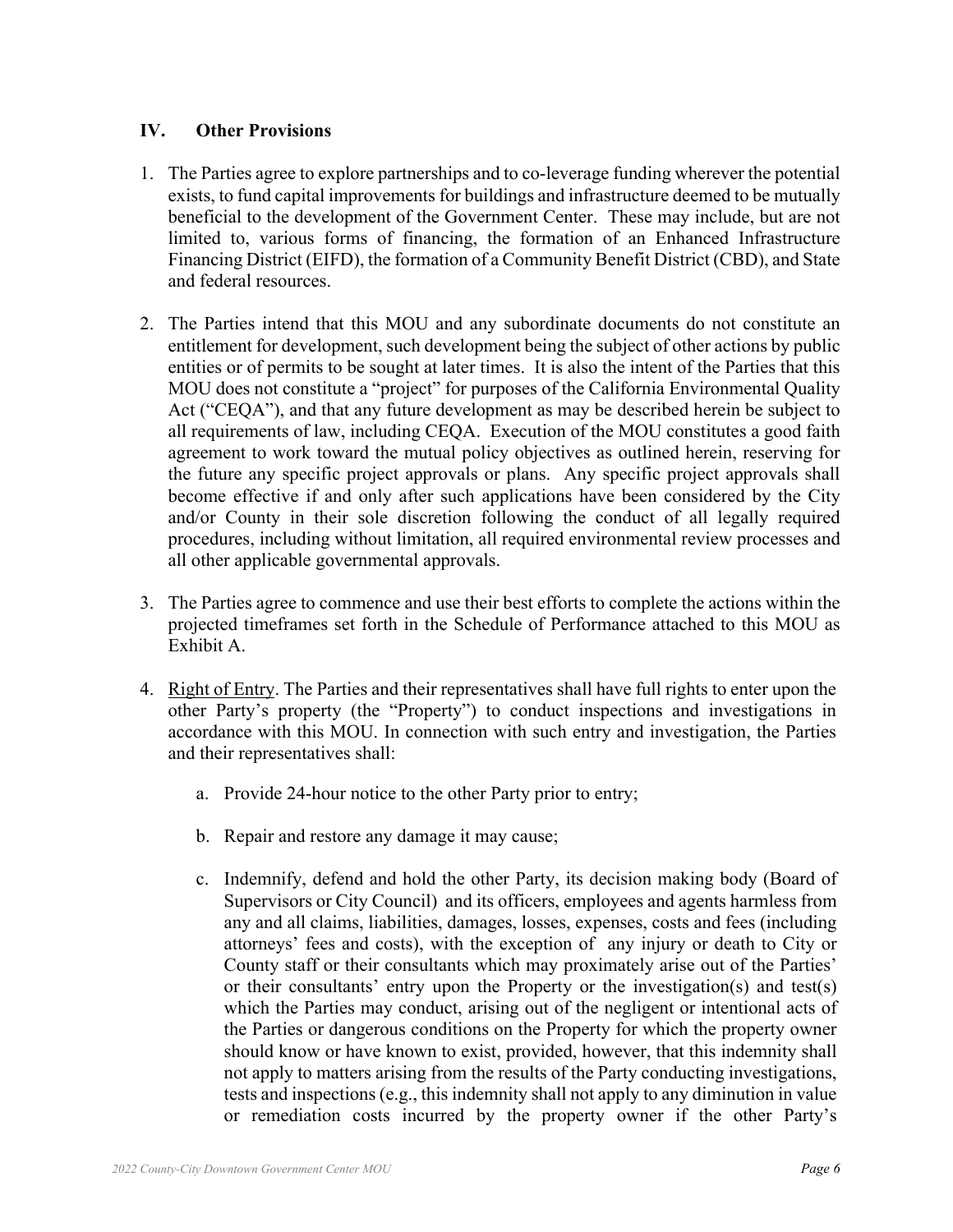investigations were to discover an environmental condition that required remediation); and

d. Maintain insurance or a self-insured program with the following limits: \$1 million general liability, and workers compensation insurance as statutorily required.

## **V. General Provisions**

- 1. This MOU is effective from March 22, 2022, and shall remain in force until March 21, 2027, unless extended or sooner terminated by mutual consent of the Parties. The period of performance may be extended or shortened by written agreement of the Parties. The City Manager and the County Administrative Officer are specifically authorized to extend the period of performance of this MOU for up to one year. The City Council and Board of Supervisors shall approve any extension in the period of performance which exceeds one year.
- 2. Either Party hereto may terminate this MOU at any time by giving thirty (30) days written notice to the other Party. Upon termination, each Party shall remain responsible for reimbursement for Planning Activities as provided earlier in this document up through the effective date of termination. Documents prepared and information collected as a part of the Planning Activities shall remain the joint property of the City and County, and neither Party shall utilize said documents or information for any purpose without the express written permission of the other Party.
- 3. This MOU shall be reviewed by the City Council and the Board of Supervisors in January of each year following the effective date of this MOU. As part of the annual review, a written report shall be prepared by the City Manager and County Administrative Officer, or their designees, documenting the progress of this MOU. The annual review shall include a status update to the Schedule of Performance showing the completion and funding status of each action and any revisions from the previous year's report. The annual report shall be made available to the downtown stakeholders for review and comment before the consideration of the report by either the City Council or Board of Supervisors.
- 4. The Schedule of Performance may be revised upon the written consent and agreement of both Parties. The City Manager and the County Administrative Officer are specifically authorized to administratively revise the Schedule of Performance as necessary to address new or changed circumstances, add, delete, or modify actions or completion dates, or make other revisions as necessary to implement the understandings of this MOU. The City Manager and County Administrative Officer shall have the right to refer any proposed revision of the Schedule of Performance to the City Council and Board of Supervisors for their consideration. The City Manager and County Administrative Officer shall inform the City Council and Board of Supervisors of any changes in the Schedule of Performance.
- 5. This MOU constitutes the entire agreement and understanding between the Parties, and supersedes any prior or contemporaneous agreement, or understandings, if any, with regard to the purposes of this MOU. Except as may be specifically identified within this MOU, any changes or modifications shall be accomplished by a written amendment to this MOU executed by the duly authorized representatives of the Parties.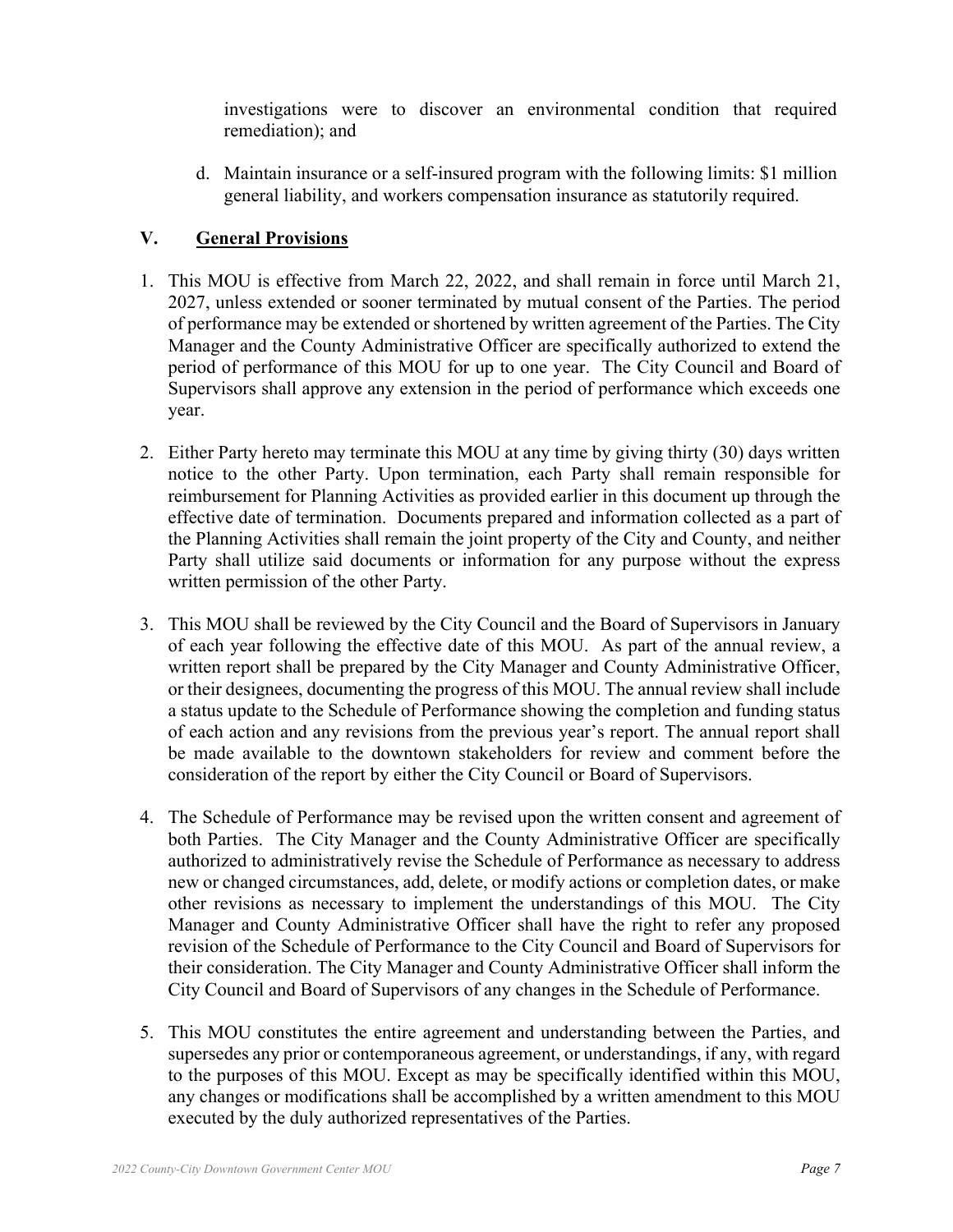- 6. In the event of a dispute arising out of the performance of this MOU, either Party may send a written notice of dispute to the other Party. Within fifteen working days of receipt of such notice, the notified Party shall respond and agree to a meeting for the purpose of negotiating a settlement or procedure for settlement of the dispute.
- 7. Except as provided under "Right of Entry" in Section 1 above, the Parties shall defend, indemnify and hold each other and their respective officers, employees, and agents harmless from and against any and all liability, loss, expense, including reasonable attorney's fees, or claims for injury or damages arising out of the performance of this MOU, but only in proportion to and to the extent such liability, loss, expense, attorney's fees, or claims for injury or damages are caused by or result from the negligent acts or omissions or willful misconduct of their respective officers, agents, or employees.
- 8. Any notice to be given to the parties hereunder shall be addressed as follows (until notice of a different address is given to the Parties):

#### COUNTY OF MONTEREY

 County Administrative Officer 168 W. Alisal St. Salinas, CA 93901-2439

Copy: County Counsel Housing and Community Development Department

#### CITY OF SALINAS

City Manager 200 Lincoln Avenue Salinas, CA 93901

Copy: City Attorney Community Development Department

 $\mathcal{L}_\text{max}$  , and the contract of the contract of the contract of the contract of the contract of the contract of the contract of the contract of the contract of the contract of the contract of the contract of the contr

IN WITNESS WHEREOF, the parties hereto have executed this Memorandum of Understanding as set forth below:

#### **County of Monterey**

Mary Adams Date **Date** Chair

Approved as to Form

#### Leslie J. Girard Date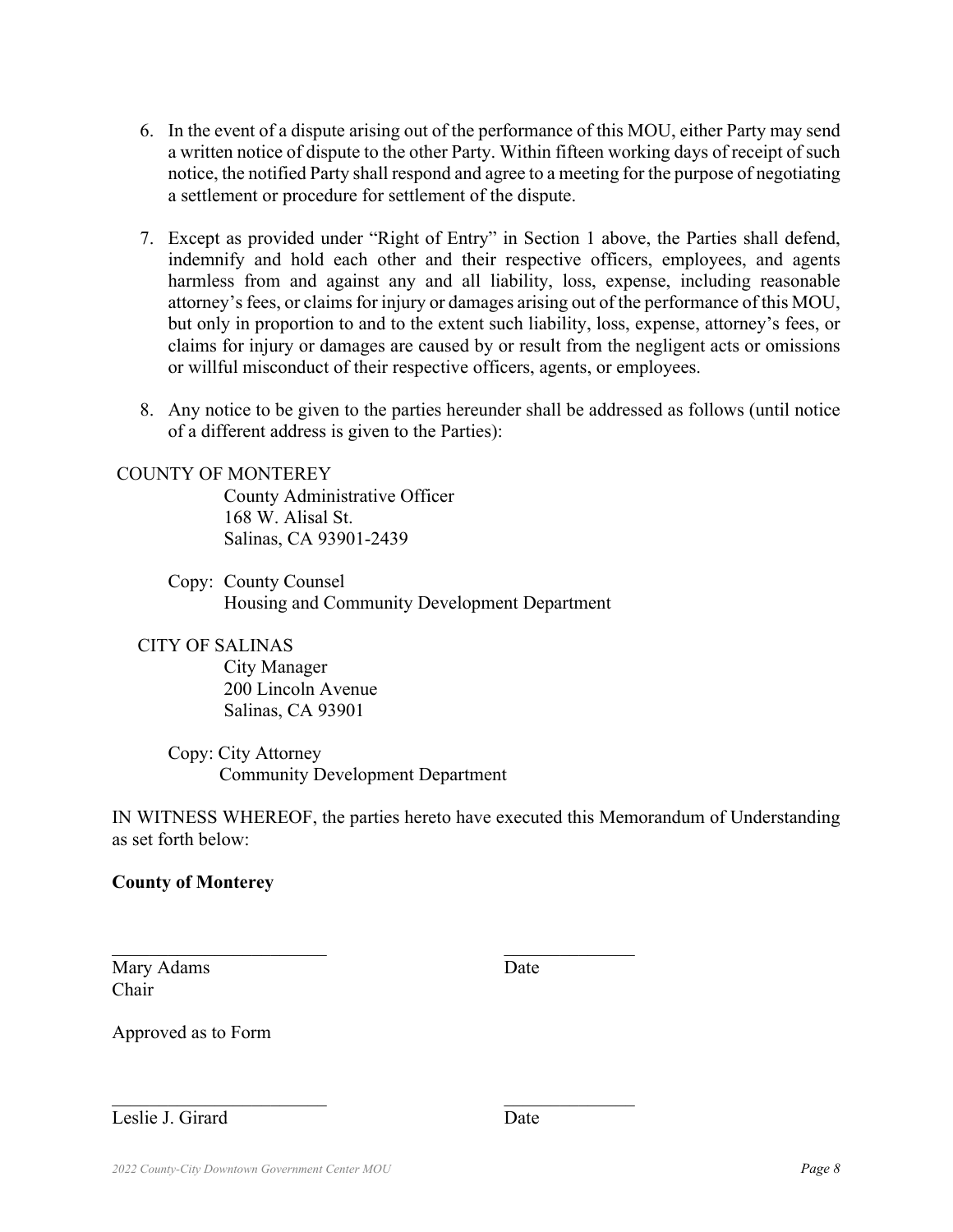County Counsel-Risk Manager

**City of Salinas** 

Kimbley Craig Date Mayor

Approved as to Form

Christopher A. Callihan Date City Attorney

### **LIST OF EXHIBITS**

Exhibit A: Schedule of Performance Parking Facility

Exhibit B: City/County Owned or Leased Property within the Government Center

Exhibit C: Parking Facility Funding and Reimbursement

Exhibit D: DVP Figure 5-3 Catalyst Improvements Government Center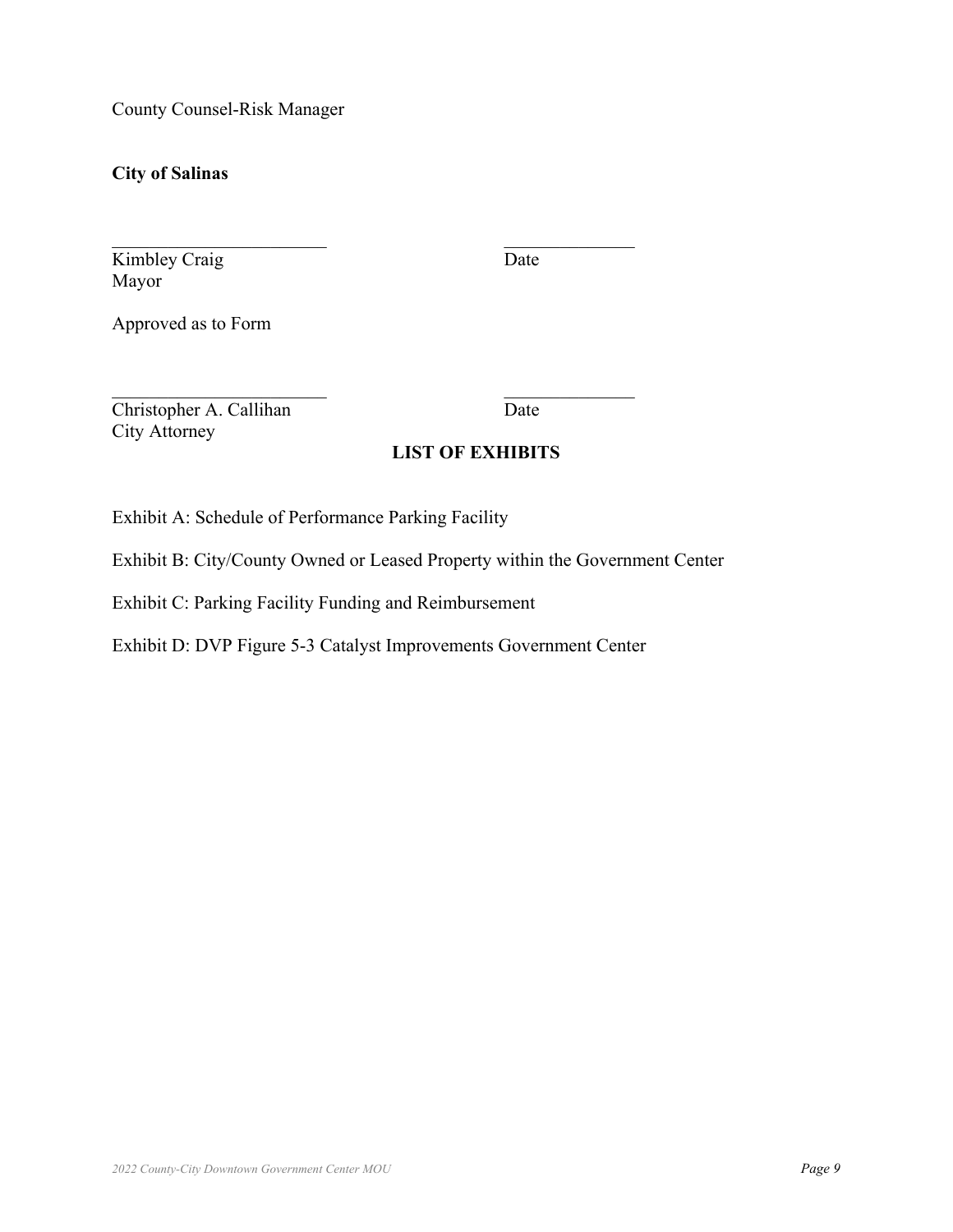# **EXHIBIT A**

# **SCHEDULE OF PERFORMANCE PARKING FACILITY**

The Parties endeavor to comply with the following schedule and milestones in relation to Planning Activities related to a Parking Facility.

| <b>Action Item</b>                                                                                                                                                          | <b>Lead Party</b>                                                  | <b>Completion Date</b>                              |
|-----------------------------------------------------------------------------------------------------------------------------------------------------------------------------|--------------------------------------------------------------------|-----------------------------------------------------|
| Assembly of existing technical studies and<br>fiscal analysis                                                                                                               | County                                                             | Within 60 days<br>following adoption of<br>this MOU |
| Coordination with Parking Facility partners<br>(e.g., California Superior Courts)                                                                                           | City                                                               | On-going                                            |
| Development of preliminary funding strategy<br>for construction and operations                                                                                              | City                                                               | Spring 2022                                         |
| Development of community engagement and<br>participation strategy for all stages of Planning<br><b>Activities</b>                                                           | City/County                                                        | Spring 2022                                         |
| Development of preliminary site control<br>agreement(s)                                                                                                                     | County                                                             | Summer 2022                                         |
| Confirmation of Lead Agency, determination of<br>final project description, and commencement of<br>CEQA review                                                              | City/County<br>Summer 2022                                         |                                                     |
| Review existing technical studies and fiscal<br>analysis and identify any additional technical<br>studies and/or fiscal analysis required for CEQA<br>or project financing. | City                                                               | Summer 2022                                         |
| Development of final draft funding strategy for<br>construction and operations                                                                                              | Concurrent with<br>completion of CEQA<br>City<br>technical studies |                                                     |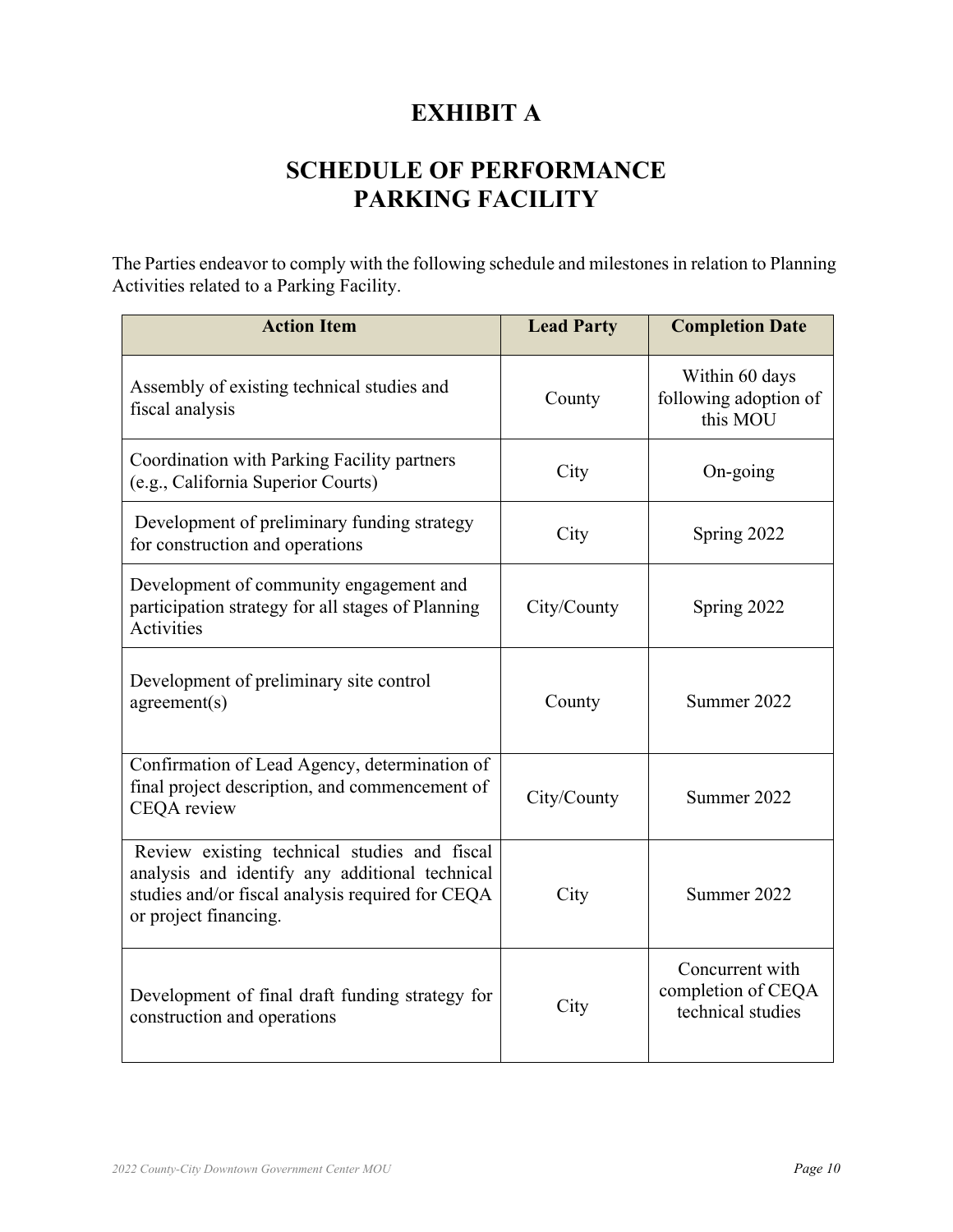| <b>Action Item</b>                                                              | <b>Lead Party</b> | <b>Completion Date</b>                                                                        |
|---------------------------------------------------------------------------------|-------------------|-----------------------------------------------------------------------------------------------|
| Finalize design and obtain entitlements and<br>permits                          | City              | Within six months of<br>completion of CEQA<br>technical studies and<br>draft funding strategy |
| Preparation and certification of documentation<br>necessary for CEQA compliance | City              | Within six months of<br>completion of CEQA<br>technical studies and<br>draft funding strategy |
| Preparation of final construction, site control,<br>and operation agreements    | City              | Concurrent with<br>certification of<br>documentation<br>necessary for CEQA<br>compliance      |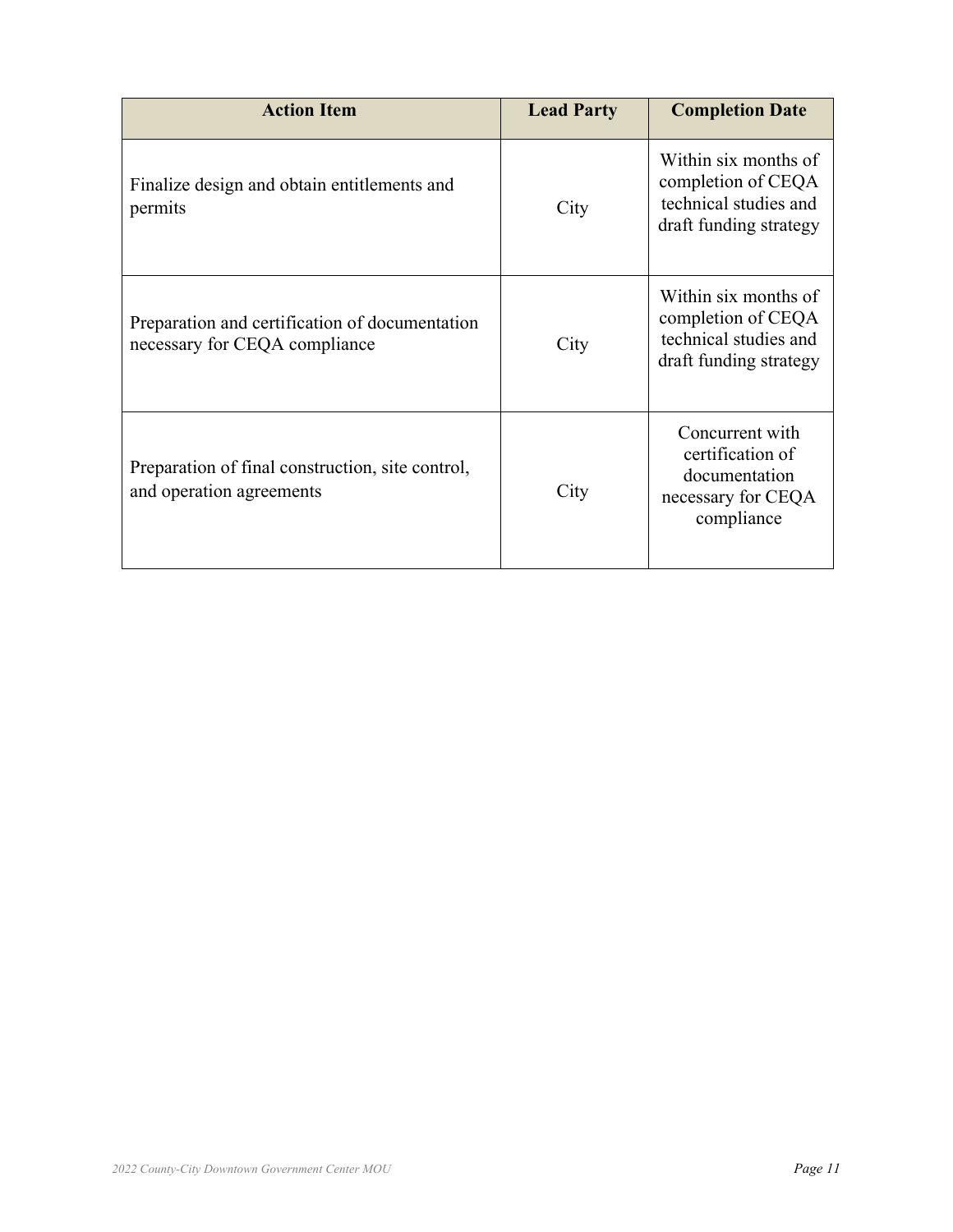## **EXHIBIT B**

## **CITY/COUNTY-OWNED OR LEASED PROPERTY WITHIN THE GOVERNMENT CENTER**

The table below describes potential real property owned or leased (controlled) by the City and County that are within the Government Center defined by Section 5.2.2 of the Downtown Salinas Vibrancy Plan.

| City/      |                                |                   |            |                                    |
|------------|--------------------------------|-------------------|------------|------------------------------------|
| County     | Description/                   |                   |            |                                    |
| Controlled | Square footage                 | Address           | <b>APN</b> | <b>Current Use</b>                 |
| County     | Surface parking                | 300               | 002322018  | Employee parking                   |
|            | lot: $46,681$ square           | Cayuga            |            |                                    |
|            | feet.                          | <b>Street</b>     |            |                                    |
| County     | <b>Surface Parking</b>         | 230               | 002235028  | Employee parking                   |
|            | Lot; west portion:             | Church            |            |                                    |
|            | 64,865 of 135,886              | <b>Street</b>     |            |                                    |
|            | square feet                    |                   |            |                                    |
| County     | Offices; east                  | 230               | 002235028  | Open space/vacant                  |
|            | portion: 71,021 of             | Church            |            |                                    |
|            | 135,886 square                 | <b>Street</b>     |            |                                    |
|            | feet                           |                   |            |                                    |
| City-      | Offices, surface               | 101 W.            | 002331010  | County parking; city vehicle       |
| owned;     | parking: 53,151 of             | Alisal            |            | parking                            |
| County     | 148,647 square                 | <b>Street</b>     |            |                                    |
| long-term  | feet leased by the             |                   |            |                                    |
| lease      | County                         | 200               | 002246014  |                                    |
| City       | Government<br>Offices: 105,745 | Lincoln           |            | City Hall, former Police           |
|            |                                |                   |            | Department, and Council<br>Rotunda |
| City       | square feet<br>Surface parking | Avenue<br>106-122 | 002245002  | City employee parking              |
|            | and office: 6                  | Lincoln           | $-008$     |                                    |
|            | parcels; 40,100                | Avenue            |            |                                    |
|            | square feet                    |                   |            |                                    |
| City       | <b>Surface Parking:</b>        | 210               | pending    | Employee and public parking        |
|            | 26,785                         | <b>Salinas</b>    |            |                                    |
|            |                                | <b>Street</b>     |            |                                    |
| City       | <b>Surface Parking</b>         | 219               | 002042029  | <b>Public Parking</b>              |
|            |                                | <b>Salinas</b>    |            |                                    |
|            |                                | <b>Street</b>     |            |                                    |
| City       | 23,719 square foot             | 65 West           | 002345018  | Salinas Permit Center              |
|            | parcel with office             | Alisal            |            |                                    |
|            | building                       | <b>Street</b>     |            |                                    |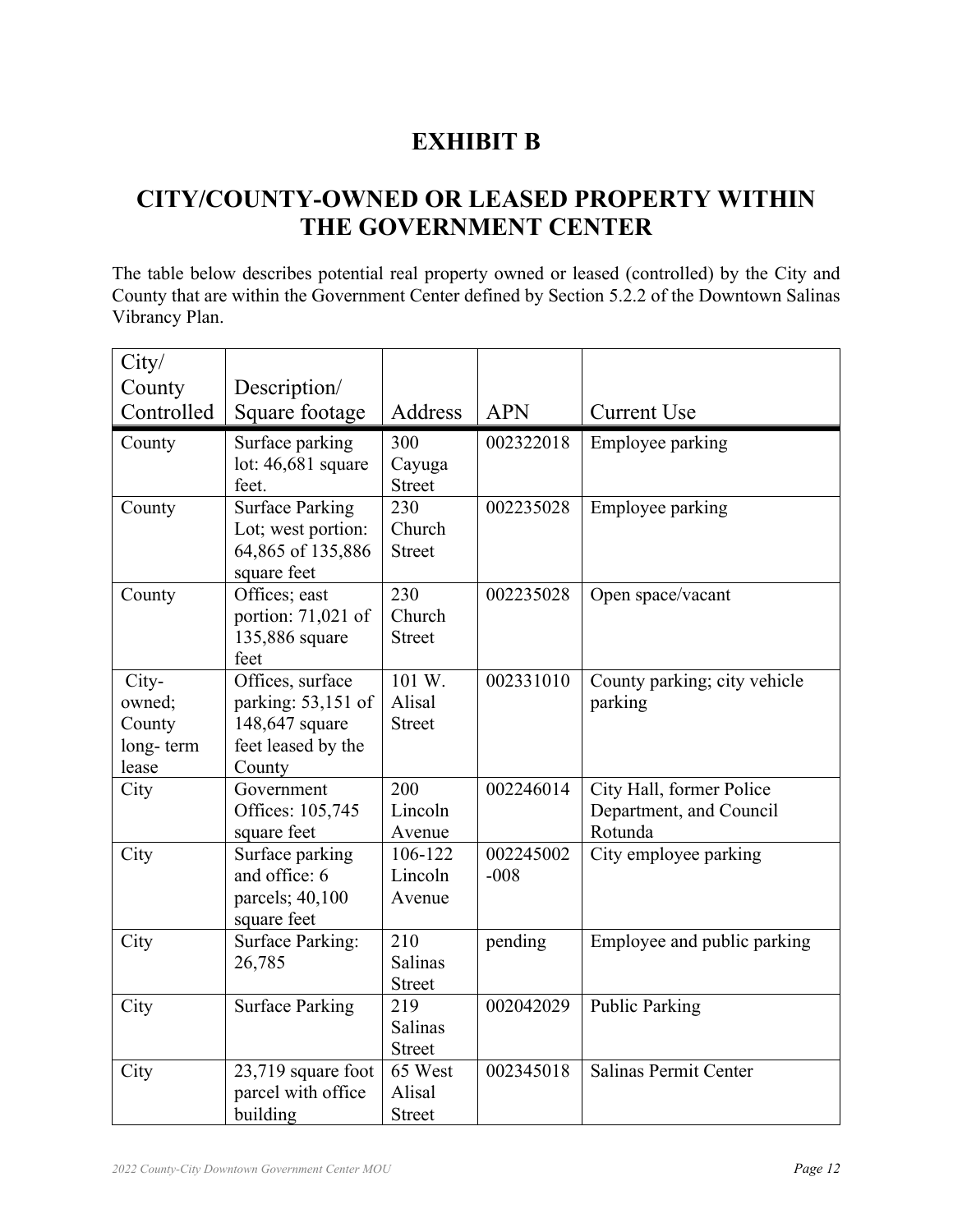# **EXHIBIT C**

## **FUNDING AND REIMBURSEMENT TERMS**

## **BACKGROUND**

On June 22, 2021, the County Board of Supervisors authorized \$500,000 to be funded from CIP FY 21-22 (Project 8419) to match the City funding to conduct feasibility analysis and planning activities for the proposed Parking Facility.

It is recognized that periodically the County or City may authorize additional funds for the project, and it is the intent of the parties that this Exhibit C be updated administratively to reflect updated funding as periodically approved by the Board or Council.

## **DUTIES AND RESPONSIBILITIES**

### **Financial Contribution to Planning Activity Costs**

The Parties agree to contribute equally toward the costs associated with Planning Activities of the Parking Facility, as outlined in Exhibit A, for a total not to exceed amount of \$600,000 (\$300,000 each). Each party is responsible for contributing and funding staff time related to this agreement, which is in addition to the \$600,000.

The County will retain its remaining allocated funds of \$200,000 to directly fund its staff time, for the completion of a downtown parking needs analysis for County facilities, or other Countyspecific analyses or activities deemed necessary by staff. Should County determine the full amount of \$200,000 is not needed for its staff time and internal analyses, the Parties may agree to each equally increase the funds available for costs associated with the Planning Activities equal to the amount remaining.

## **Project Status and Financial Accounting Reports**

Not less than quarterly, the Parties agree to provide the other with a project status report for activities conducted and financial accounting of expenditures to include a running total of expenditures to date and forecast of anticipated expenditures for Planning Activity costs for the Parking Facility. The Parties' respective financial accounting shall include a summary of all expenditures on Planning Activities. Expenditure summary is to include, but not limited to, a breakdown of time, individual completing the work, hourly rates, expenses, and any further information necessary.

## **Payment Provisions**

Parties warrant that the costs charged for services under the terms of the MOU are not in excess of those charged to any other party for the same services by the same individuals.

## *Reimbursement of City Expenditures*

City will submit invoices to the County for reimbursement of accrued expenditures for Planning Activity costs incurred by the City. All consultant invoices shall include a detailed breakdown of the time worked on each task, the individual completing the work, the hourly rates, and expenses, receipts for all materials and supplies, and any further information necessary to substantiate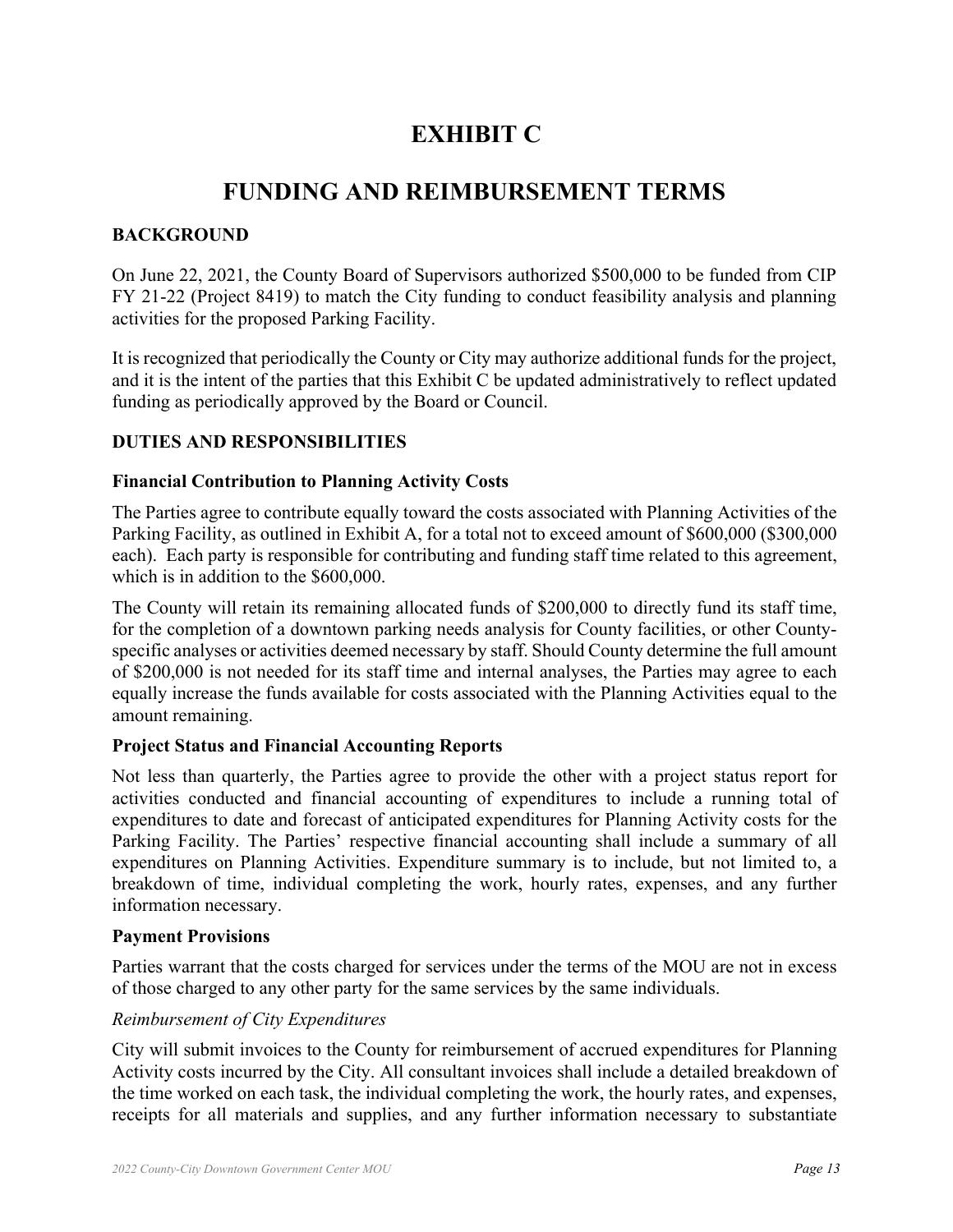expenditures. County shall reimburse the City for one-half of City's actual costs. For contracts managed by City, County shall, in addition to reimbursing actual costs, reimburse the City for its administrative overhead at a rate equal to one-half of its generally applicable administrative overhead rate, not to exceed fifteen percent (15%).

Invoices shall be submitted electronically to the County Public Works, Facilities and Parks Department via email to  $300$ PWFP-Finance-AP $@$ co.monterey.ca.us, with a copy to Lindsay Lerable (LerableL@co.monterey.ca.us) and Dave Pratt (PrattDW@co.monterey.ca.us). County shall pay the City an amount not to exceed \$300,000 for Planning Activity costs incurred by the City. County will provide reimbursement in accordance with the County's processes upon receipt of an invoice from the City.

### *Reimbursement of County Expenditures*

County will submit invoices to the City for reimbursement of accrued expenditures for Planning Activity costs incurred by the County. All consultant invoices shall include a detailed breakdown of the time worked on each task, the individual completing the work, the hourly rates, and expenses, receipts for all materials and supplies, and any further information necessary to substantiate expenditures. City shall reimburse the County for one-half of County's actual costs. For contracts managed by County, City shall, in addition to reimbursing actual costs, reimburse the County for its administrative overhead at a rate equal to one-half of its generally applicable administrative overhead rate, not to exceed fifteen percent (15%).

Invoices shall be submitted electronically to the City Economic Development Division via email to Andy Myrick at andym@ci.salinas.ca.us. City shall pay the County an amount not to exceed \$300,000 for Planning Activity costs incurred by the County. City will provide reimbursement in accordance with the City's processes upon receipt of an invoice from the County.